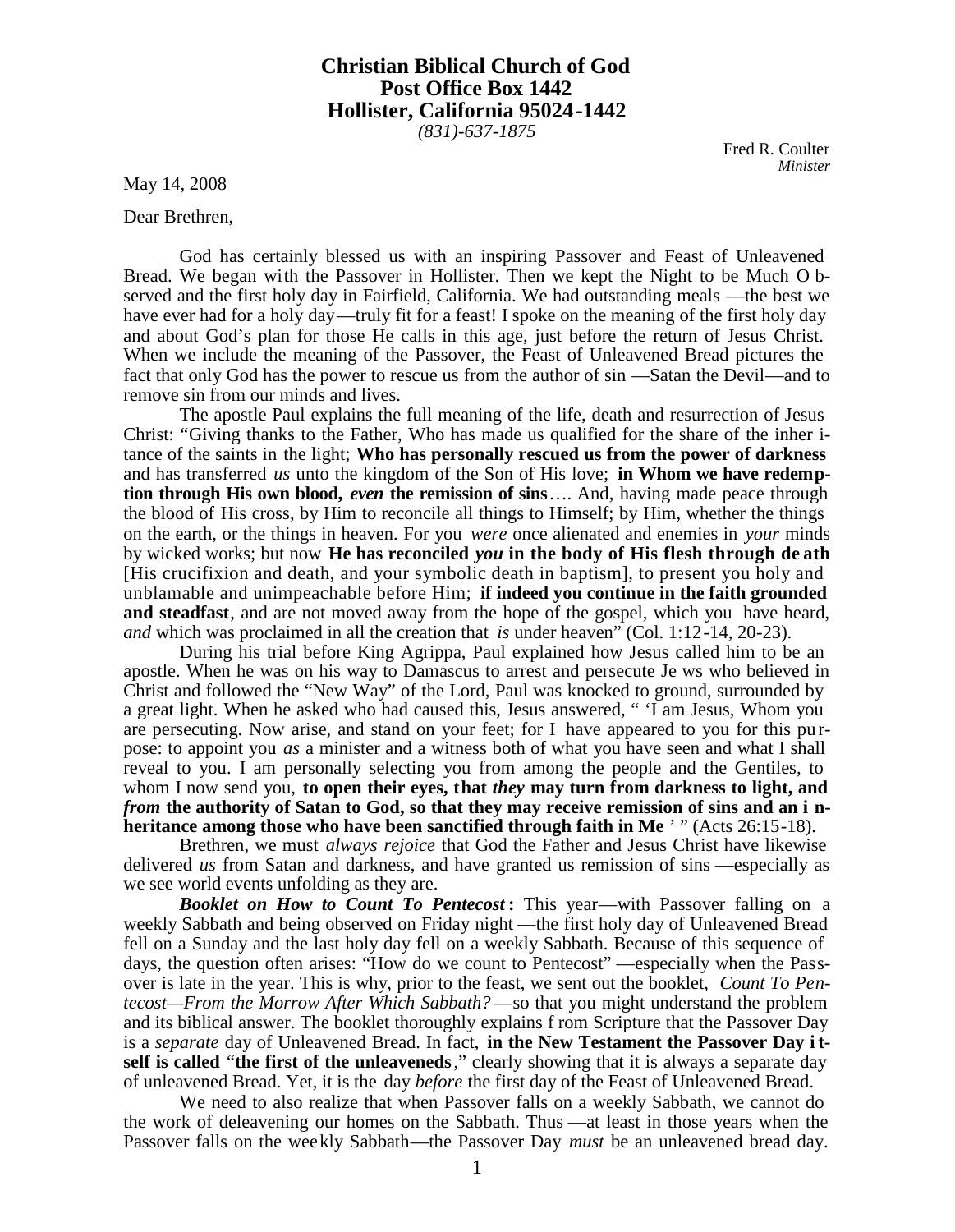Therefore, the day *after* this weekly Sabbath is the day on which to begin the 50 -day count to Pentecost!

In reality, the Passover seldom falls on the weekly Sabbath —at times with up to 13 years between occurrences. It is interesting to note that Passover does not fall on a weekly Sabbath again until the year 2021—another 13-year span (inclusive counting.) It will do so again in 2025, 2043, 2045 and 2047—if there is that much time before the retu rn of Jesus Christ. Looking back, it is also interesting to note that the Passover did not fall on a weekly Sabbath from 1982 to 1994—13 years (inclusive counting.)

When Passover fell on the weekly Sabbath in 1994, many people began to ask the question, "The day after *which* Sabbath do we begin the 50 -day count to Pentecost?" At that time, some churches of God began their 50 -day count on the first day of the week after the last holy day of the Feast Unleavened Bread —which that year fell on the weekly Sabbath . This method of counting placed the Wave Sheaf Offering Day *outside* of the Feast of Unleavened Bread. However, the Wave Sheaf Offering Day must always fall *within* the Feast of Unleavened Bread. Otherwise, the children of Israel would have been unable to o ffer new grain offerings or parched (green) grain offerings in conjunction with the spring harvest du ring the feast, as required by Leviticus 23:14.

According to the calculated Hebrew Calendar —the only calendar that God gave to the Levites and the only one we should follow today—the Passover Day can fall on a Friday, on the Sabbath, on Monday or on Wednesday. (Remember, the Passover is always observed the night before.) However, the Passover cannot fall on a Sunday, Tuesday or Thursday. (Please refer to the booklet for more details.)

*My Travels During the Feast***:** Because the first day of the Feast of Unleavened Bread fell on a Sunday this year, it afforded me the opportunity to travel extensively and visit many of the brethren. So on Monday, April 20, I fle w to Boise, Idaho, where I first began to pastor for the WCG back in May of 1965. Dolores and I moved there after I was ordained an elder by Herbert Armstrong on the last day of the Feast of Unleavened Bread, April 23, 1965.

This year, I especially wanted to go to Boise and visit with Ruth Kennedy, since she was one of the first members Dolores and I visited when we moved to Idaho. She has been faithful all these years and is nearing the age of 100. She lives in her own home; her next -door neighbor is Marjorie Sharver, also a member of God's Church. Marjorie and I had a nice visit with Ruth and I showed them both the new Bible, as I had just received the first copy of the lambskin version the week before. Ruth was thrilled to examine the beautiful new Bible —*The Holy Bible In Its Original Order—and she exclaimed, "It is perfect!"* 

Later that evening we had a Bible Study at Marjorie's house with 18 brethren atten ding. We had an inspiring study and visit. Everyone examined the new Bible and I spoke about some of its unique features and how, as a translation, it is superior to the *KJV*.

On Tuesday morning I drove a rental car to Twin Falls, Idaho, 130 miles southeast of Boise. That evening, in the town of Kimberly, a suburb of Twin Falls, we had a Bible Study at the home of Jarrod and Christine Bordi, with 13 in attendance. They likewise examined the new Bible; during the study I discussed some of its features and how well it renders certain key verses. Everyone was pleased, excited and anxious to receive their ow n copies.

On Wednesday, I got up early and drove to Pocatello, Idaho, nearly 100 miles further east, to enjoy a special visit with Russell and Cleone Parr (he is 83 and she is 91). This visit was most enjoyable because the Parr's are quite alone, having n o one with which to fellowship. Cleone prepared a wonderful breakfast of unleavened crepes with fresh fruit and eggs. Afterwards, I showed them the new Bible. They were so enthused and can hardly wait to get their hands on their own copies.

Later that day I drove to Salt Lake City, Utah, where I had pastored the local church for the WCG for seven years, from 1966 to 1972. Dolores, our two sons, Jonathan and David, and I lived in a suburb of Salt Lake City called Granger. In addition to caring for the Salt Lake City Church, I also continued to pastor the Boise Church, 340 miles away. In order to do that on a weekly basis, I flew every Sabbath from Salt Lake City to Boise. Each Sabbath, we had services in SLC at 9:30 AM; I would then catch a plane at 12:30 PM and fly to Boise, where we had services at 2:30 PM. Saturday night we had Spokesman Club. I would visit the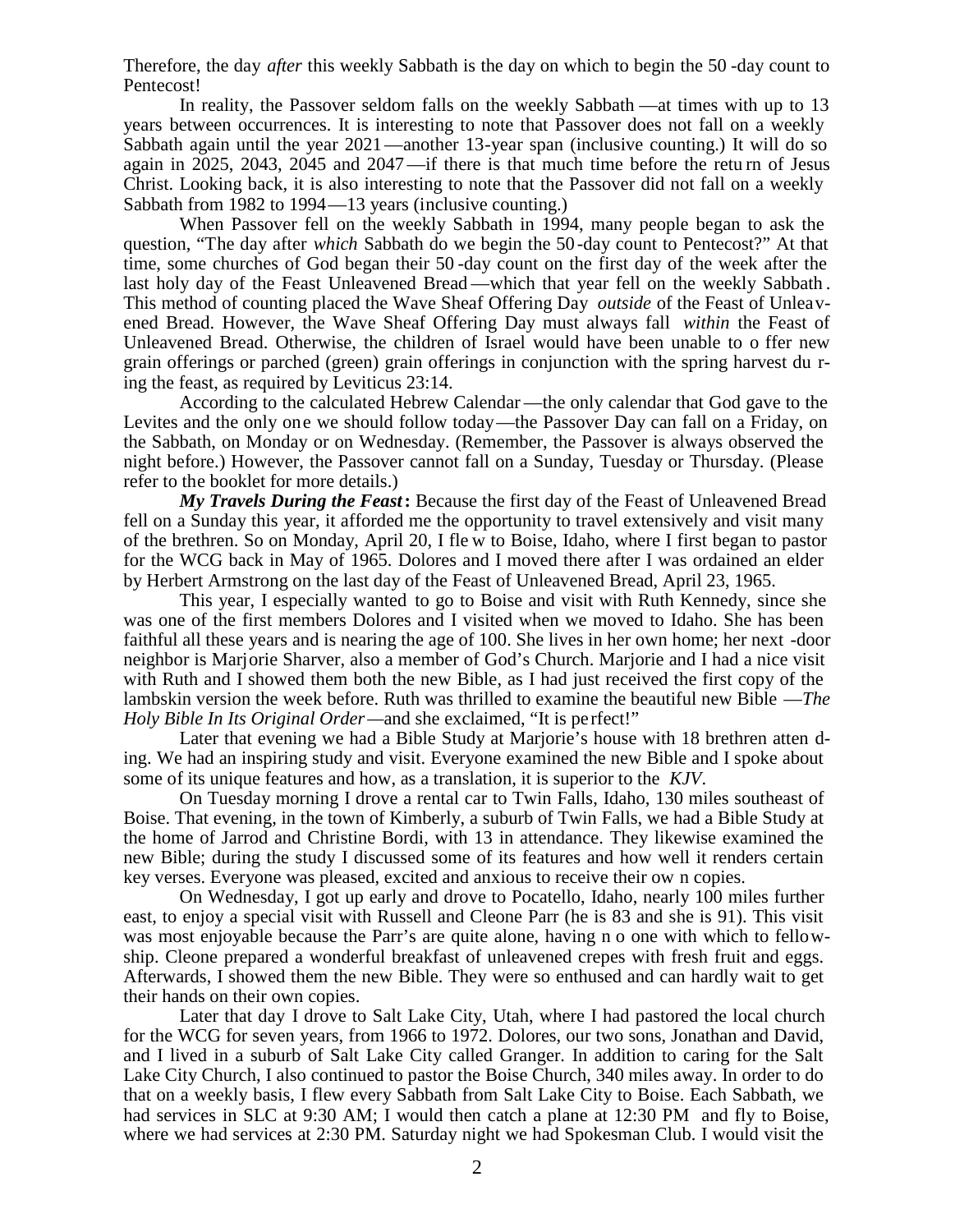brethren in the Boise area on Sunday. Then I would do office work in the small apartment we rented from Rueben and Irene Henshaw (in fact, our two sons were born in their home).

After arriving in Salt Lake City, I turned in the rental car at the airport. Bob Jacobson picked me up and we went to his home where we had 17 brethren over that evening for a B ible Study and fellowship. Again, I showed ever yone the new Bible and gave a special study concerning its features. Everyone was delighted and are anxious to receive their own copies.

On Thursday, we got up early and Bob and his wife, Anita, took me to the airport where I caught a plane to Atlanta, Ge orgia. The plane was on time and it gave me an opport unity to check on the set up and meal for the coming Sabbath, the last day of Unleavened Bread, at the Renaissance Hotel. While there I also received two additional leather versions of the new Bible.

We had 48 brethren from all over the South come to Atlanta. We had a great room to meet in. Since I had the two additional copies of the new Bible, everyone was able to take a close look at it—to handle it and do some short reads of certain scriptures. We h ad a special song service in which we sang five hymns from the CBCG hymnal that most had not prev iously learned. Then I preached on the meaning of the last day of the Feast of Unleavened Bread—that God will always fight for us and that we need to constantl y rely on him in every circumstance. We had a wonderful meal between morning and afternoon services. In the a fternoon, I again gave a special study concerning the features of the new Bible.

Later that night I caught a plane for Manchester, New Hampshire. I arrived about 11 PM and Wayne Stenhouse picked me up at the airport. The next day we had two Bible stu dies, one in the morning and one in the afternoon. As I did in all the other visits and Bible stu dies, the brethren were able to examine the new Bible. Finally, I gave a special study co vering many of its unique features and various critical passages that are now clearly translated and easy to understand. This special study is the one that we are sending to you.

*When Will You Receive Your Bibles?* The week this letter is mailed to you, we will be having our annual Elders' Conference in Cincinnati, Ohio. The printer in China is shipping four cases of leather Bibles and one case of paperback Bibles to me at the Greater Cincinnati Hilton Hotel where we are holding the Conference. The elders will be the first ones to receive their Bibles. All the brethren who come to Sabbath services in Cincinnati on May 17 will be able to see and examine the new Bibles.

Meanwhile, back in China they will finish binding the re mainder of the 7,000 leather Bibles by the end of May and will then ship them to us, as well as to Australia and South A frica. However, it will take 4 to 5 weeks for them to arrive. When they do, we will immed iately have them mailed to you. We have hired a company, *AdMail*, that specializes in mass mailings. It will only take them a little more than a day to ship all the Bibles to everyone. So it looks like you will receive your copies toward the end of June or the first part of July. Orig inally, we had expected that they would be finished a couple of months sooner and shipped to you by now—but the printing and binding took considerably more time than we had antic ipated. Thank you for your patience—we are almost there and you will get your B ible(s)!

*The World Rejects God***:** As we watch events transpire in our nation and around the world—be it political, economic, or weather related —we are witnessing the prophecies of God's Word coming to pass. The world is increasingly *rejecting* God. In so doing, mankind is turning more and more to the occult—which Satan is pouring out like a flood, spewing out great hatred toward the true God, Jesus Christ and His Word, the Holy B ible!

Why is the Devil able to do this? Because the majority of people do not believe in the Bible, do not believe in Jesus Christ and do not believe in God. While they profess a *form* of godliness, they, in fact, shut God *out* of government, out of schools, out of public life and out of their personal lives. Therefore, God turns them over to their own d evises and to Satan the devil. As a consequence, the whole world is raging against God the Father and Jesus Christ, just as Psalm two foretold: "Why do the nations rage and the people plot in vain? **The kings of the earth set themselves, and the rulers take counsel together against the L ORD and against His Christ**, saying, 'Let us break Their bands asunder and cast away Their cords from us.' He who sits in the heavens laughs; the L ORD scoffs at them. Then He shall speak to them in His wrath, and in His fury He terrifies them" (verses 1-5).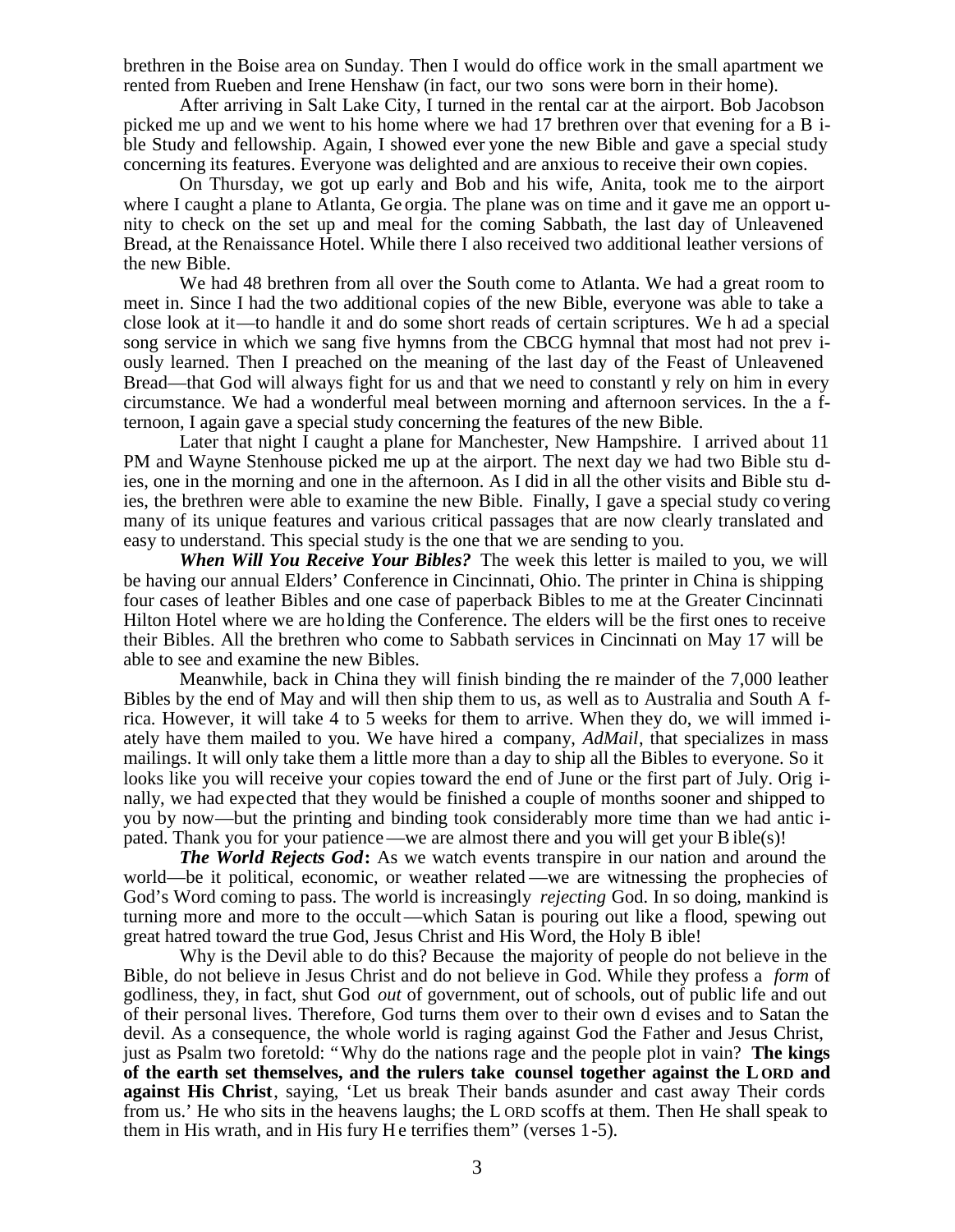God then declares that regardless of all their efforts to get rid of Him, to establish their own world government, Jesus Christ *will be* King over all the earth when He returns to set up the Kingdom of God. We can be absolut ely *sure* of this one thing: Jesus is returning and not hing that man can do is going stop it! The prophesy continues: "Yea, I have set My king upon My holy mountain of Zion. I will declare the decree of the L ORD. 'He has said to Me, "You are My Son; this day I have begotten You. Ask of Me, and I shall give the nations for Your inheritance, and the uttermost parts of the earth for Your possession. You shall break them with a rod of iron; You shall dash them in pieces like a potter's vessel." ' And now be wise , O kings; be admonished, O judges of the earth. Serve the L ORD with fear and rejoice with trembling. Kiss the Son, lest He be angry and you perish in the way, for His wrath can flame up in a moment. Blessed are all who take refuge in Him" (verses 6 -12).

Though the world rejects God, He *does* exist. God is the Sovereign Ruler of the hea vens and the earth. Those who think that God does not rule in their lives are greatly mistaken. The truth is, although God has given mankind free moral agency, He still rules and has set before them life and death. This applies to every human being of every nation. While carnal, rebellious, lawless mankind does not recognize this, it is a literal fact of human existence. It is as sure as the law of gravity—for good or for evil.

The choices God set before the children of Israel are the same choices that He set b efore Adam and Eve in the Garden of Eden: " **Behold, I have set before you this day life and good, and death and evil, in that I command you this day to love the L ORD your God**, to walk in His ways, and to keep His commandments and His statutes and His judgments so that you may live and multiply. And the L ORD your God shall bless you in the land where you go to possess it.

"**But if your heart turn away so that you will not h ear, but shall be drawn away and worship other gods and serve them, I denounce to you this day that you shall surely perish**; you shall not prolong *your* days on the land where you pass over Jordan to go to po ssess it. I call heaven and earth to record this day against you *that* I have set before you life and death, blessing and cursing. **Therefore, choose life, so that both you and your seed may live, that you may love the L ORD your God,** *and* **may obey His voice**, and may cleave to Him; for He is your life and the length of your days, so that you may dwell in the land which the LORD swore to your fathers—to Abraham, to Isaac, and to Jacob—to give it to them" (Deut. 30:15-20).

God rules, whether for life or death—for blessing or cursing. Those whom God has called to eternal life—blessing. For those who shut out God or reject Him —cursing! As recorded in the Old Testament, throughout Israel's and Judah's entire history, God pleaded with them, time and time again, to love Him, to obey His voice and to keep His command ments. But they refused. In the book of Hosea, God clearly shows what happens to any society that rejects God and His Word. This is a prophecy for the people of Israel today —not just the Jews, but the descendants of the northern ten tribes: "**Hear the Word of the LORD, children of Israel, for the LORD** *has* **a controversy with the inhabitants of the land,** '**There is no truth, nor mercy, nor knowledge of God in the land. By swearing, and lying, and killing, and stealing, and the committing of adultery they break out; and blood touches blood**' " (Hosea 4:1-2). This prophecy clearly describes the modern nations of Israel —and most of the world. Indeed, God has a controversy with *all* the nations of the world (Jer. 25:31).

Sin affects everything. The land, the water, t he oceans, the animals, the birds and fish—*everything* is affected by man's sins. Notice: "Therefore shall the land mourn, and ev eryone who dwells in it shall languish, with the beasts of the field and with the birds of the heavens. Yes, the fish of the sea shall also be taken away…. **My people are destroyed for lack of knowledge. Because you have rejected knowledge, I will also reject you from b eing as a priest to Me. Since you have forgotten the law of your God, I will also forget your children**" (Hosea 4:3, 6). The children of this generation have been *forgotten*, shoved aside by parents preoccupied with the cares of this world. They have been "dumbed down" by educational institutions and by the mainstream media —including entertainment, music and the written word.

People see all these troubles and ask, "Why is this happening?" Yet, the majority will not seek God. They will continue to attempt to solve their own problems —collectively and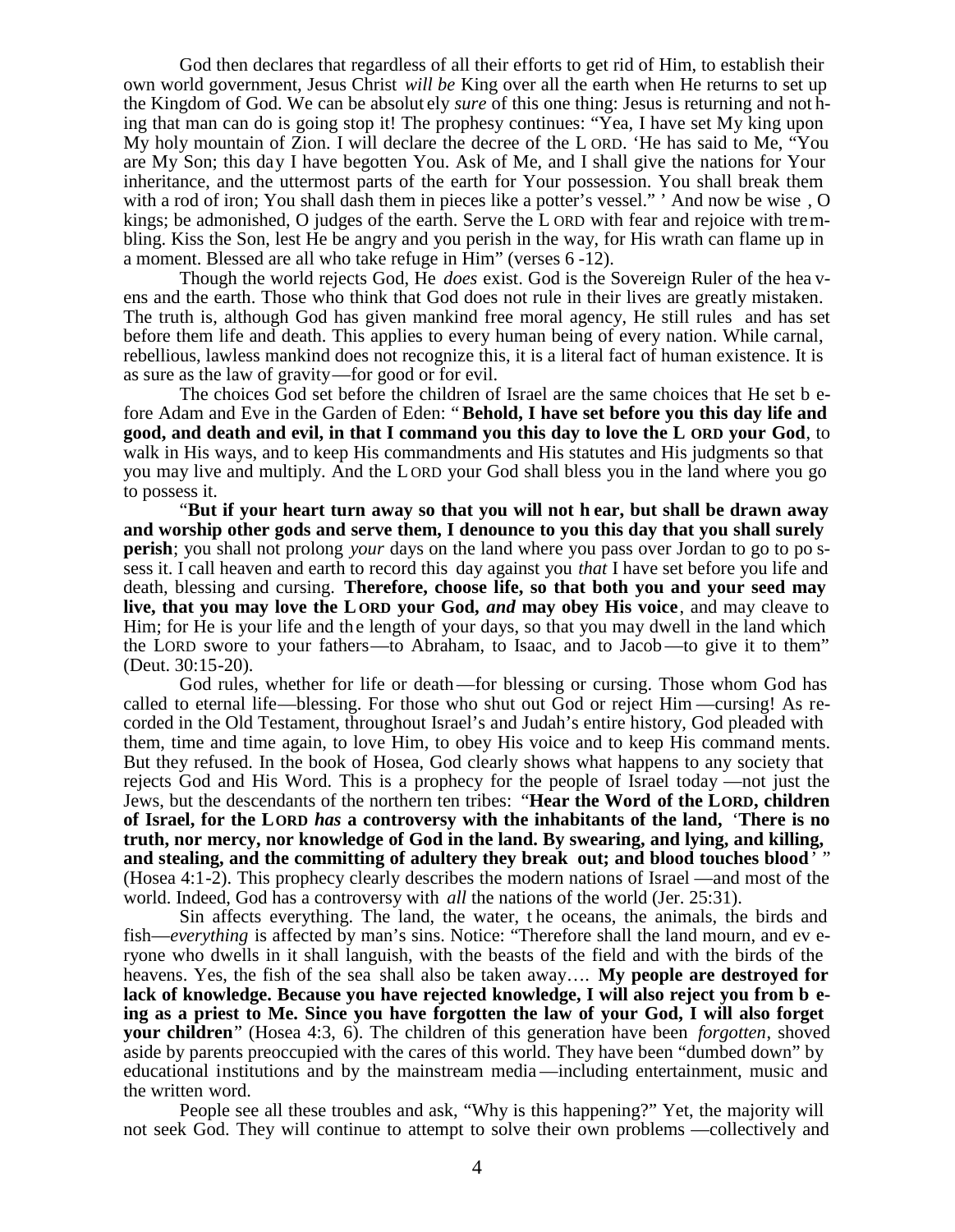individually—while turning their backs on God. But their political, econo mic and religious solutions will not work, because the cause is not simple human error. The cause is that they have *rejected* God and that they are *living in sin*. Until there is repentance, there will be no change. The truth is: NO ONE CAN SOLVE HIS OR HER PROBLEMS WITHOUT GOD! FURTHERMORE, IT IS IMPOSSIBLE TO SOLVE SPIRITUAL PROBLEMS WITH POLITICAL SOLUTIONS! Hosea continues his prophesy: " As they were increased, so they sinned against Me. I will change their glory into shame. They eat up the sin of My peop le, and they set their heart on their iniquity. And it has become like people, like priest; and I will pu nish them for their ways, and reward them for their doings, for they shall eat and not have enough. They shall commit whoredom and not increase because they have stopped taking heed to the LORD. Whoredom and wine and new wine take away the heart. My people seek advice from their wooden *idols*, and their [divining] rod declares to them, for the spirit of whoredoms has caused them to go astray, and they hav e gone a whoring away from under their God" (verses 7-12).

In spite of the fact that God *must* judge sin, He is merciful and kind and has no plea sure in the death of the wicked. Remember, whenever there is true repentance, God will fo rgive—He will intervene to save and protect: "And you, son of man, speak to the house of I srael. Thus *shall* you speak, saying, 'When our transgressions and our sins *are* on us, and we are wasting away in them, how then shall we live?' **Say to them,** '*As* **I live,**' **says the Lord GOD,** '**I have no delight in the death of the wicked, except that the wicked turn from his way, and live. Turn you, turn you from your evil ways; for why will you die, O house of Israel**?' " (Ezek. 33:10-11)

As we see the prophecies of the end times being fulf illed before our very eyes, we do not need to be afraid. If we are seeking God daily, and loving God the Father and Jesus Christ with all our hearts, He will watch over us and protect us. In fact, God will separate the righ teous from the wicked and give th em special protection, even during the times of God's most horrible judgments. Ezekiel prophesied of this: "Therefore I will also deal with fury; My eye shall not spare, nor will I have pity. And though they cry in My ears *with* a loud voice, I will not hear them. And He cried in my ears *with* a loud voice, saying, 'Let the executioners of the city draw near, even each *with* his destroying weapon in his hand.' And behold, six men came from the way of the Upper Gate which faces north, and each had his slaughter weapon in his hand. And one man among them *was* clothed with linen, and a writer's inkhorn by his side. And they went in and stood beside the bronze altar. And the glory of the God of Israel had gone up from the cherub, where it had been, to the threshold of the temple. And He called to the man clothed in linen, *with* the writer's inkhorn by his side. And the L ORD said to him, 'Go through in the midst of the city, in the midst of Jerusalem, and set a mark on the foreheads of the men who are groaning and are mourning because of all the abominations that are done in her midst.' And He said to those in my hearing, 'Go through the city after him, and slaughter. Let not your eye spare, nor have pity. Fully destroy old *men*, young men and virgins, and little children and women. But do not come near any man on whom *is* the mark. And begin at My sanctuary. And they began with the old men who *were* before the temple" (Ezek. 8:18 -9:6).

Because of God's promises, we need not fear at all. Instead, in confidence and hope, we need to use these opportunities to draw closer to God. We need to yield our hearts and minds to God the Father and Jesus Christ, in love, faith and hope. Jesus Christ will help us, comfort us and be with us: "For He said, 'In no way will I ever leave you; no, nor will I *ever* forsake you in any way.' So then, let us boldly say, ' *The* Lord is my helper, and I will not be afraid. What can man do to me?'… Jesus Christ *is* the same yesterday, and today, and fo rever" (Heb. 13:5-8).

Regardless of your circumstance s—whether you are young or old, whether you are strong or weak, whether you are newly converted or a longtime saint, whether you are rich or poor—if you love God and keep His commandments, Jesus Christ promises that He will watch over you. Notice: "I know your works. Behold, I have set before you an open door, and no one has the power to shut it; because **you have a little strength, and have kept My word, and have not denied My name** [in this wicked and evil generation]. Behold, I will make those of the synagogue of Satan, who proclaim themselves to be Jews and are not, but do lie;